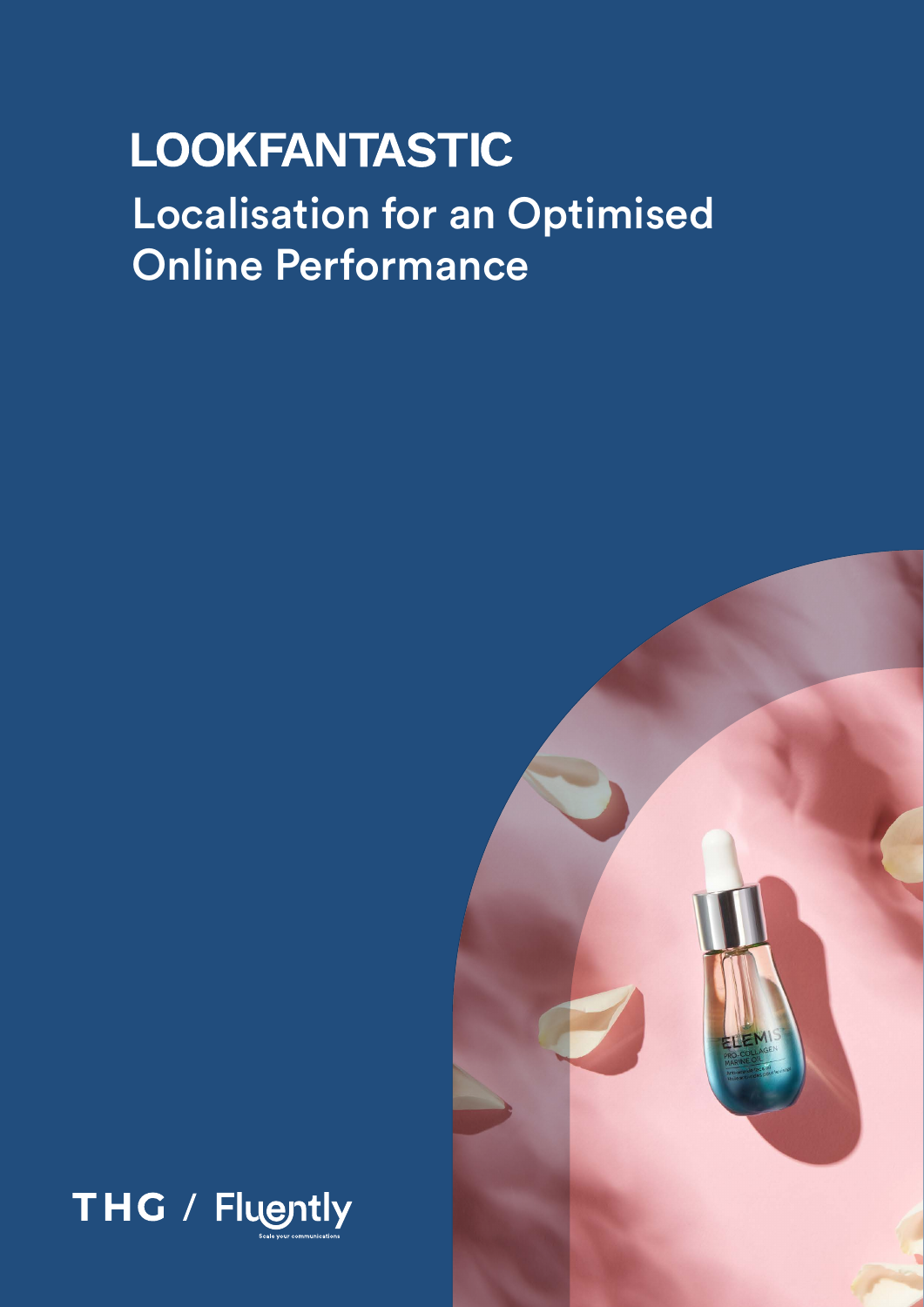#### **LOOKFANTASTIC**

# The Challenge

Since becoming part of THG in 2018, THG Fluently has worked closely with THG brands to help fulfil their global ambitions. In 2021, THG's LOOKFANTASTIC – a market leader in beauty ecommerce – took on its most extensive localisation project to date as it looked to scale and boost performance across Europe and APAC.

The goals? To strengthen LOOKFANTASTIC's position in markets where a presence was already established and to enhance their organic positioning and conversion rate (CVR) through an in-depth review of the SEO strategy for the different markets. All this while also boosting brand credibility across locales.

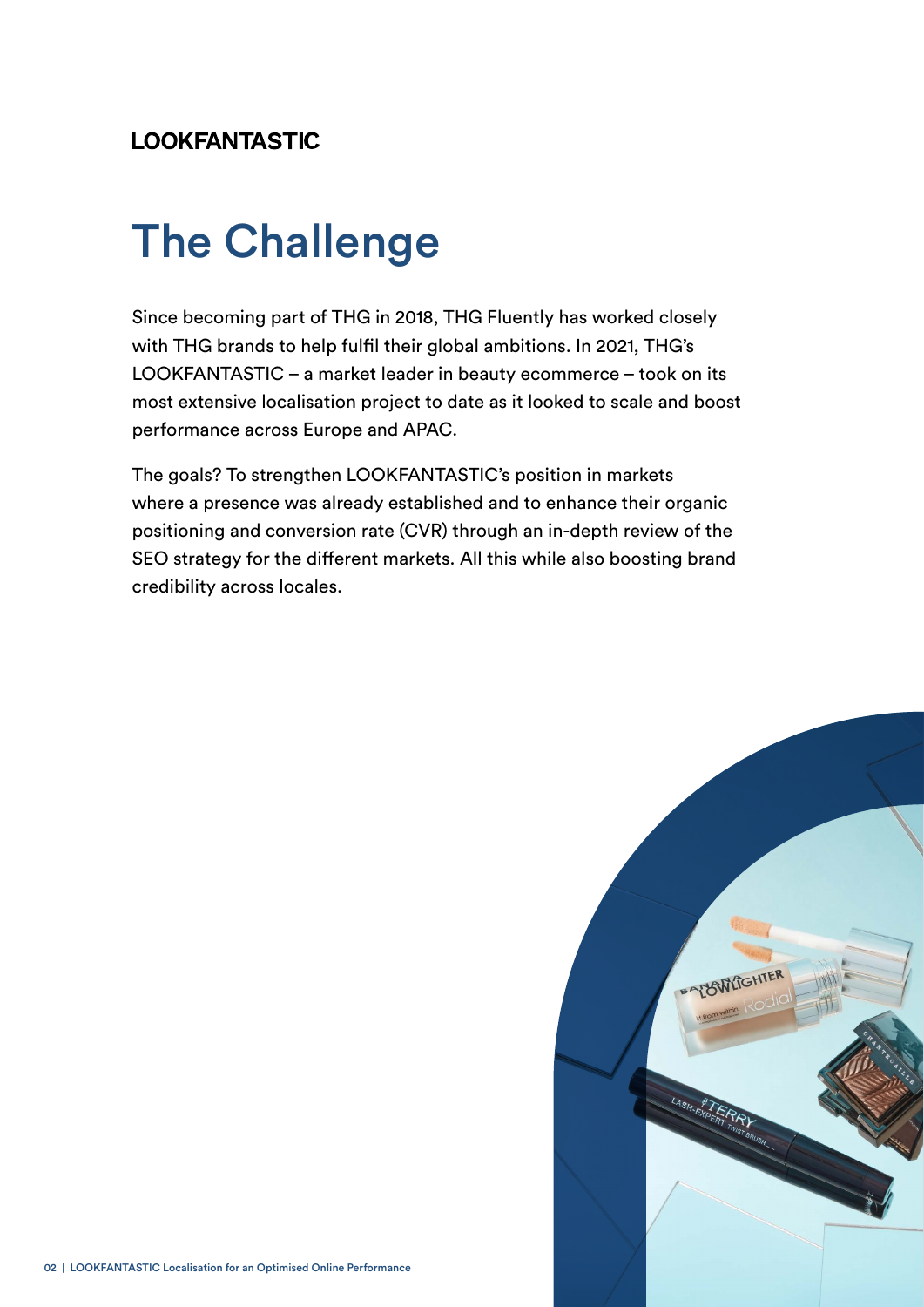#### **LOOKFANTASTIC**

## Our Approach

These requirements resulted in a six-month, 22-million-word project to localise product titles and descriptions for SEO in 19 different languages across Europe and Asia.

THG Fluently took special steps to ensure we could scale with the sheer volume and turnaround demands of this ambitious task. We onboarded and trained 240 linguists and 25 quality assessors; plus, we doubled the size of our project management team to oversee, monitor and report



progress back to LOOKFANTASTIC. With the project timeline spanning across summer and Covid-19 restrictions easing, we forecasted a decline in available linguists, with holidays being taken, and therefore planned to deliver ahead of schedule in the earlier months to ensure deadlines weren't impacted.

Cost was another significant factor for LOOKFANTASTIC due to the size of the project. However, having worked with THG Fluently since 2018, a Translation Memory (TM) was already available, providing the ability to leverage past translations to gain cost efficiencies. We had also enhanced the TM beforehand by translating all repetitions across all files for this project, requiring a significant level of file preparation and engineering which was all achieved in-house by our specialist team. Refining and utilising this TM meant that LOOKFANTASTIC reduced unnecessary spending and stayed within budget.